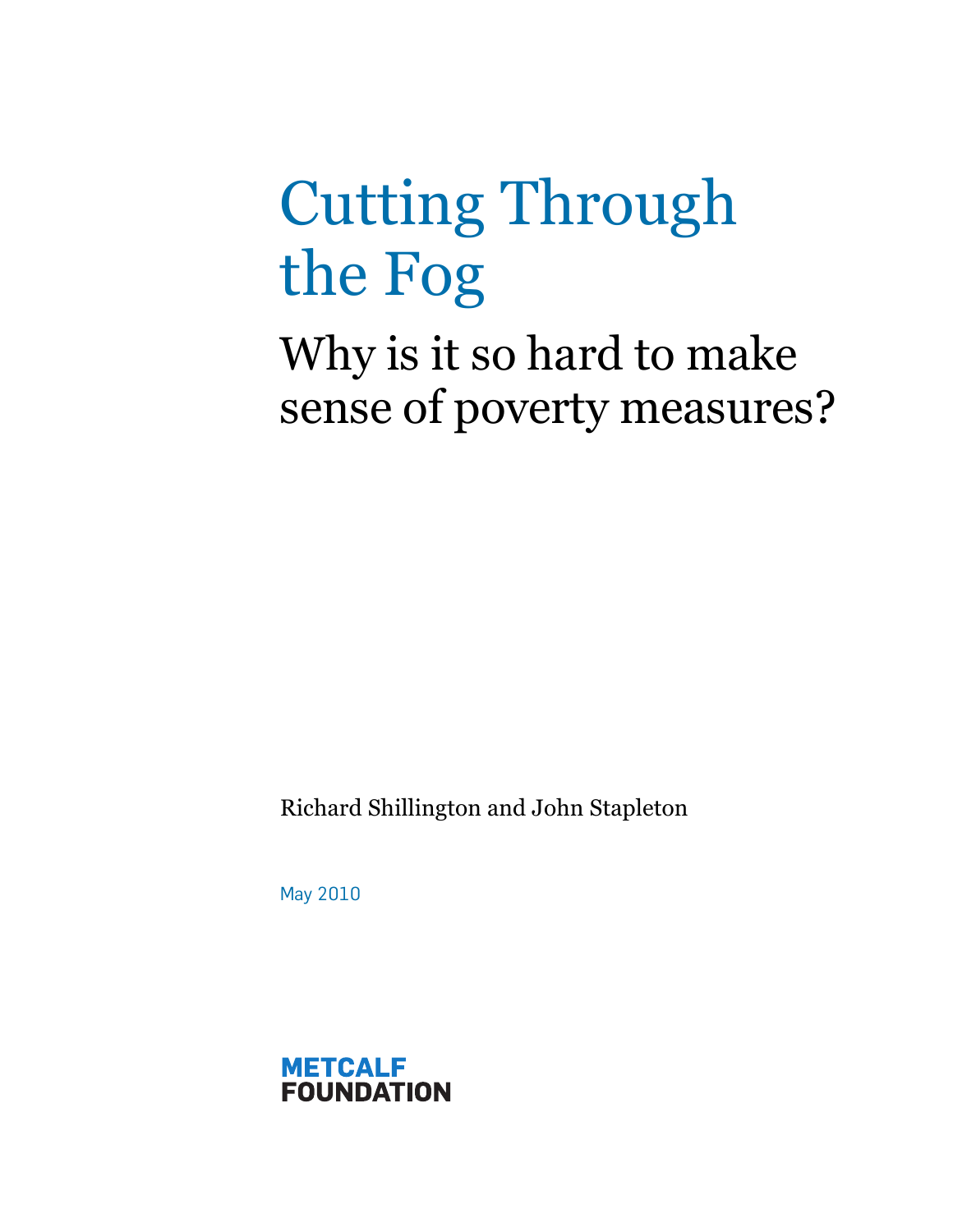#### Metcalf Foundation

The Metcalf Foundation helps Canadians imagine and build a just, healthy, and creative society by supporting dynamic leaders who are strengthening their communities, nurturing innovative approaches to persistent problems, and encouraging dialogue and learning to inform action.

#### Metcalf Innovation Fellowship

The Metcalf Innovation Fellowship gives people of vision the opportunity to investigate ideas, models, and practices with the potential to lead to transformational change. The Fellowships currently focus on addressing systemic issues of poverty and strengthening the nonprofit sector.

#### About This Paper

This paper was prepared by Metcalf Innovation Fellow John Stapleton, and Richard Shillington of Informetrica Limited. John Stapleton worked for the Ministry of Community and Social Services in the areas of social assistance policy and operations in senior positions for 28 years. Since leaving government, John works as a social policy consultant with governments, think tanks, and community groups. Richard Shillington has conducted research for over 30 years on health, social, and economic policy. He has worked variously for governments, the private sector and NGOs locally and internationally. He also provides commentaries for television, radio, and newspapers on issues of taxation, human rights, and social policy.

Richard Shillington, Michelle Lasota and Laura Shantz and reviewer Michael McCracken of Informetrica Limited provided the Foundation with a series of working reports, which provided the basis for this paper. These papers can be downloaded from our website at www.metcalffoundation.com.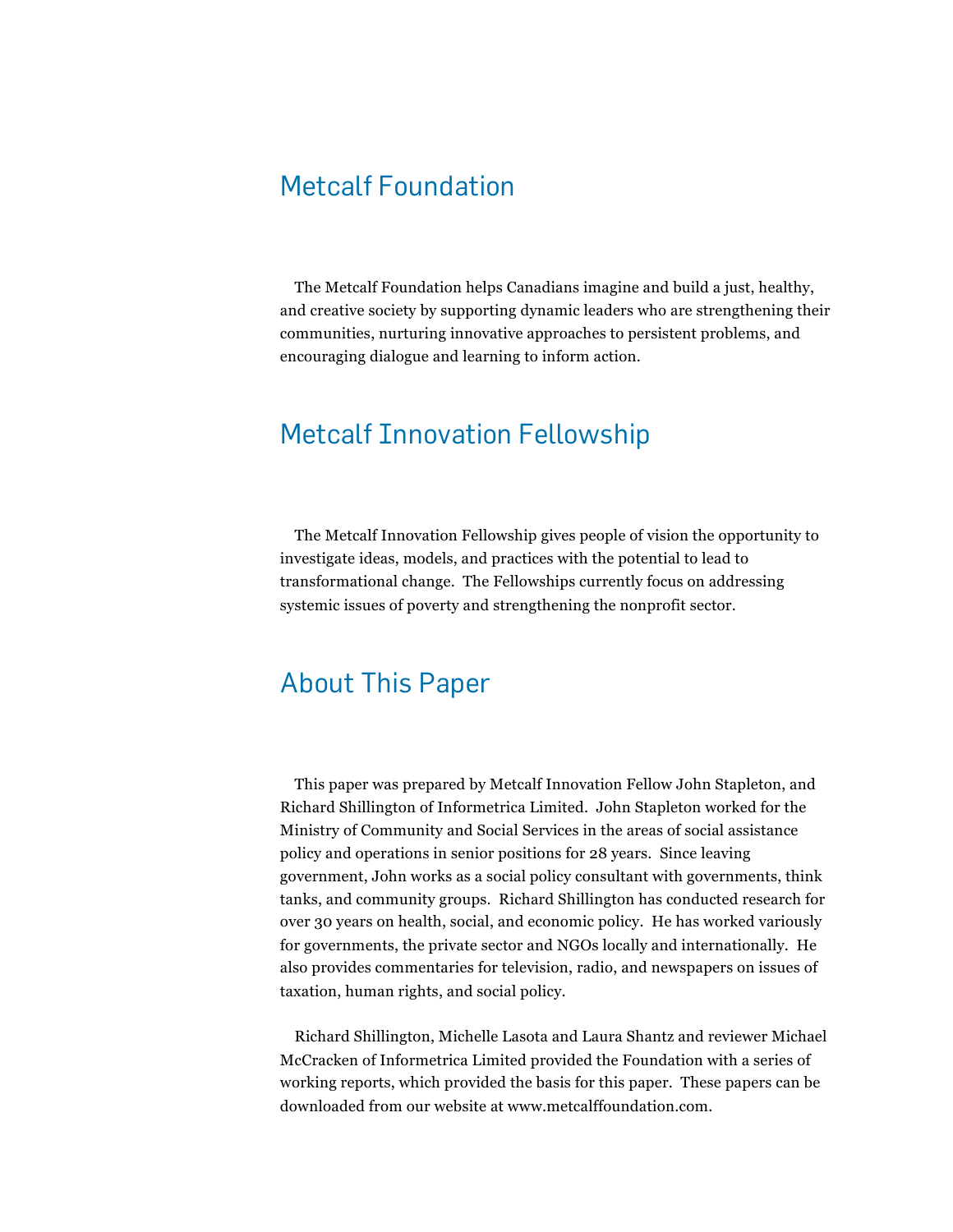# Contents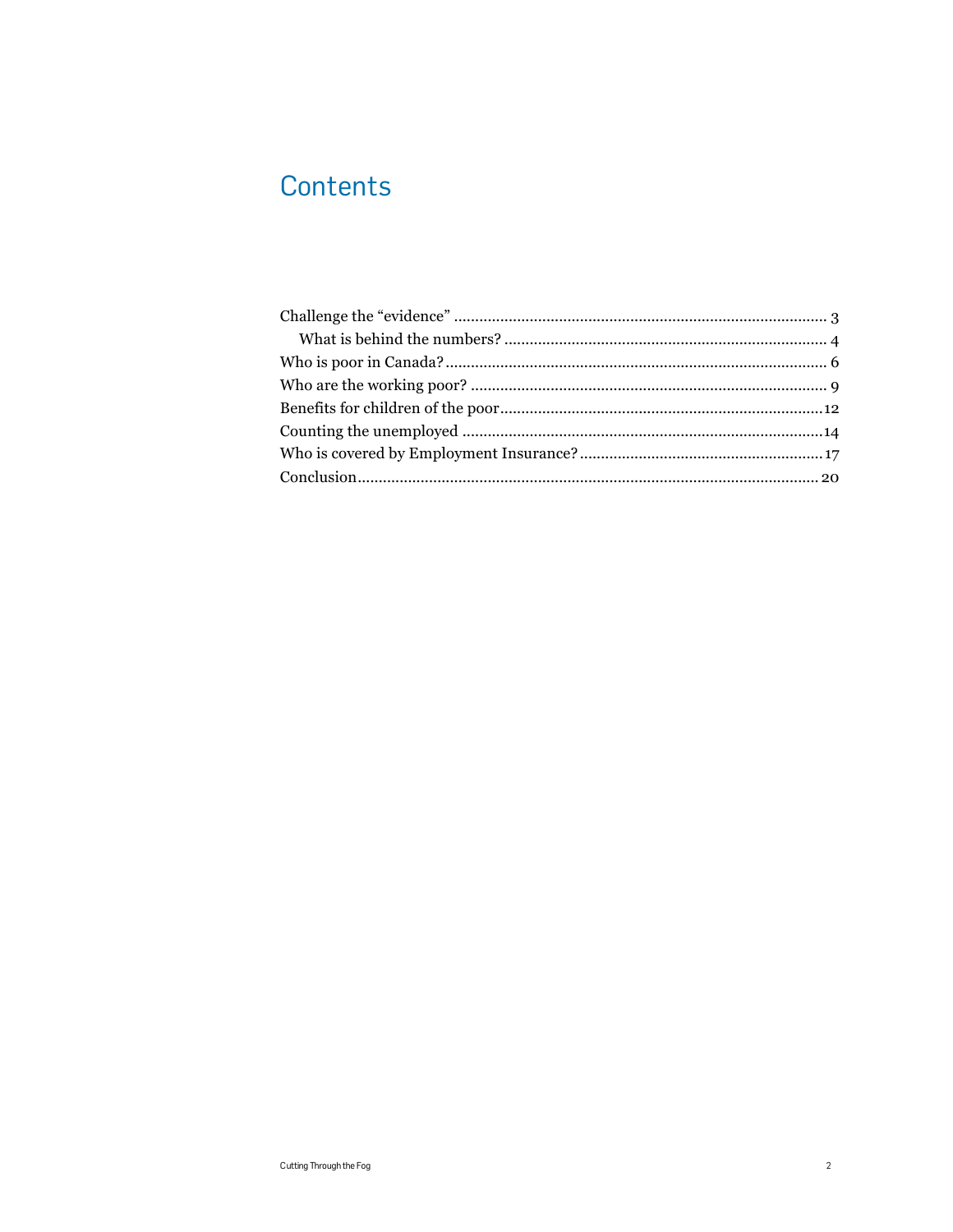## Challenge the "evidence"

There was a cartoon in a Canadian newspaper almost a decade ago that showed two newspaper kiosks, one with the headline "Poverty on the Rise," and the other "Statistics Exaggerated." Between them on the sidewalk sat a bedraggled-looking fellow holding out his cap.

That cartoon could have been published any number of times in the last 10 or even 20 years because for a long time debates over poverty measures have been mired in statistical arguments that go nowhere.

*Cutting Through the Fog* emerges from frustration with the way in which discussions of poverty and related issues are so often obscured by the use of different measures that are neither clearly explained nor justified.

Listening to debates that simply throw contradictory numbers back and forth, with little or no explanation, may lead some Canadians to tune out the issues altogether or just pick a side based on who talks more convincingly.

This paper is intended to open up some room for thoughtful discussion about poverty issues among interested Canadians. The goal is not to tell anyone what to think, but to encourage all of us to question. A vibrant democracy needs engaged citizens who are critical thinkers about public policies.

Data can be presented in many different ways, depending on the goals of the person or group providing the data. It is important to question *what* is being measured, *how* it is measured, and *when* it was measured.

There are almost always alternative ways to interpret statistical and economic information. Questions need to be asked. What are the alternative methods for interpreting the data? Are they valid? If so, what do they show?

The implications and assumptions that underlie various measures are well known to technical experts and to some politicians. These groups can use these facts and figures most effectively to argue their positions. They should be challenged to back up their "evidence" and explain why their use of data is any more legitimate than their critics'.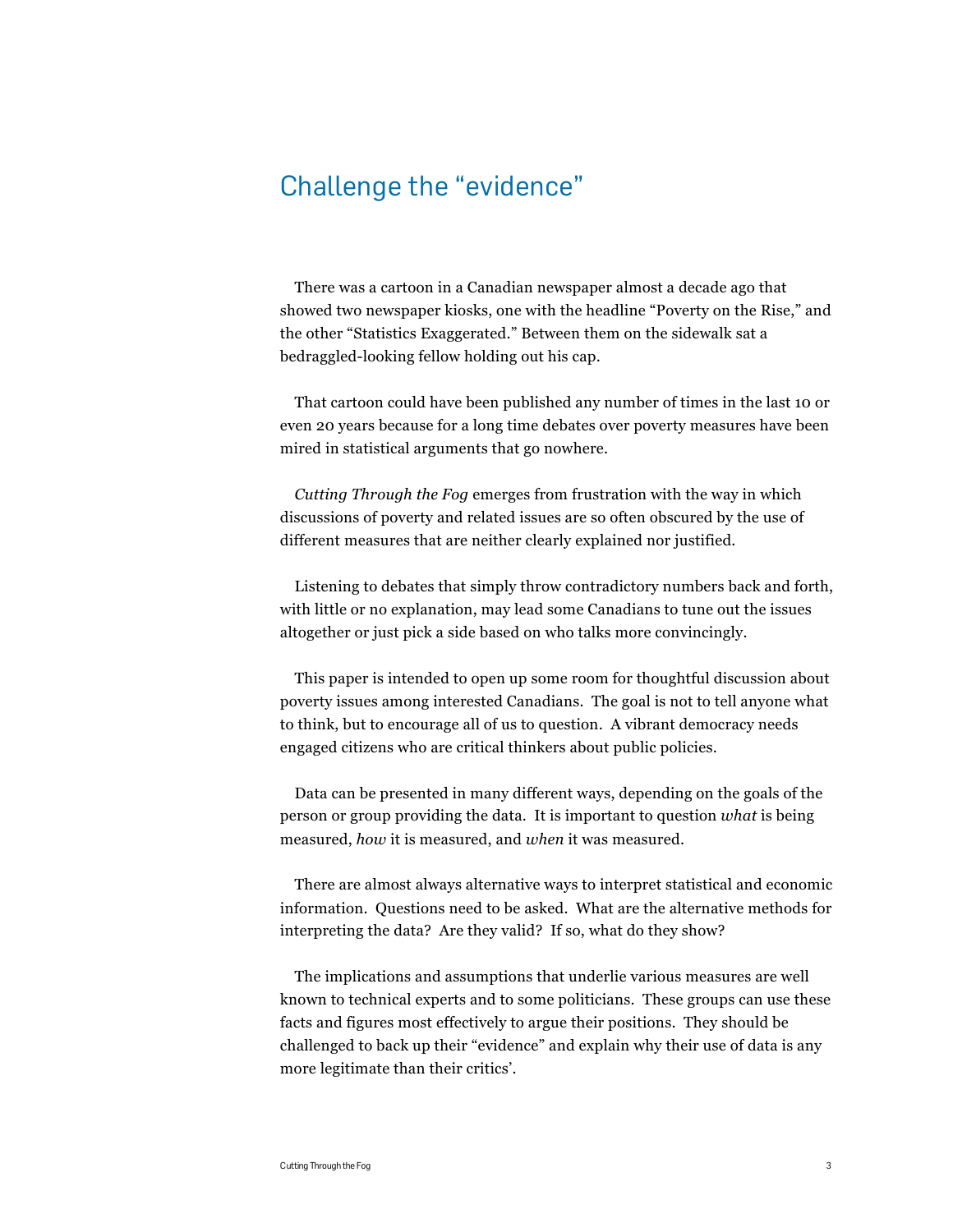#### What is behind the numbers?

It is relatively easy to manipulate numbers to make a case. One way is to pick a particular time period to measure, depending on what you want to prove. If you want to minimize the unemployment issue, you might pick a point in time when unemployment was high so that the current number doesn't look so serious in comparison. Or, if you want to show a big jump in the rate, you could pick a point in time when economic growth was strongest and joblessness was low.

There is nothing wrong with using different time periods as long as their use is transparent (e.g. compared to the last recession, this isn't so bad…or there have been huge job losses over the last six months).

The unit that is chosen for measurement will make a difference to the numbers. For example, you can talk about average incomes among individual Canadians or you can look at average incomes among family units. Both are legitimate calculations, but they will produce different results.

The impact of a tax change can be presented in different ways. For example, if a person earning \$20,000 a year, who paid \$1,000 in taxes last year, gets a tax cut of \$400, that dollar amount could be presented as:

- 5% of the person's income (\$400 as a % of \$20,000), or
- 40% of what the earner used to pay in taxes (\$400 as a % of \$1,000).

Both versions are correct. But one calculation may make the income-earner feel better off than the other.

Sometimes, confusion comes from how data is presented. If the unemployment rate goes from 7% to 9%, it is often shown as an increase of 2%. The difference between 7% and 9% is two percentage *points*, which is a 28% increase. Showing the increase as 28% gives quite a different impression in the public's mind than 2%.

Being critical of the statistics used as "evidence" for a point of view involves finding out what assumptions underlie the numbers. For example, you might hear that:

• the percentage of Canadians living in poverty is around 15%...or only 5%, or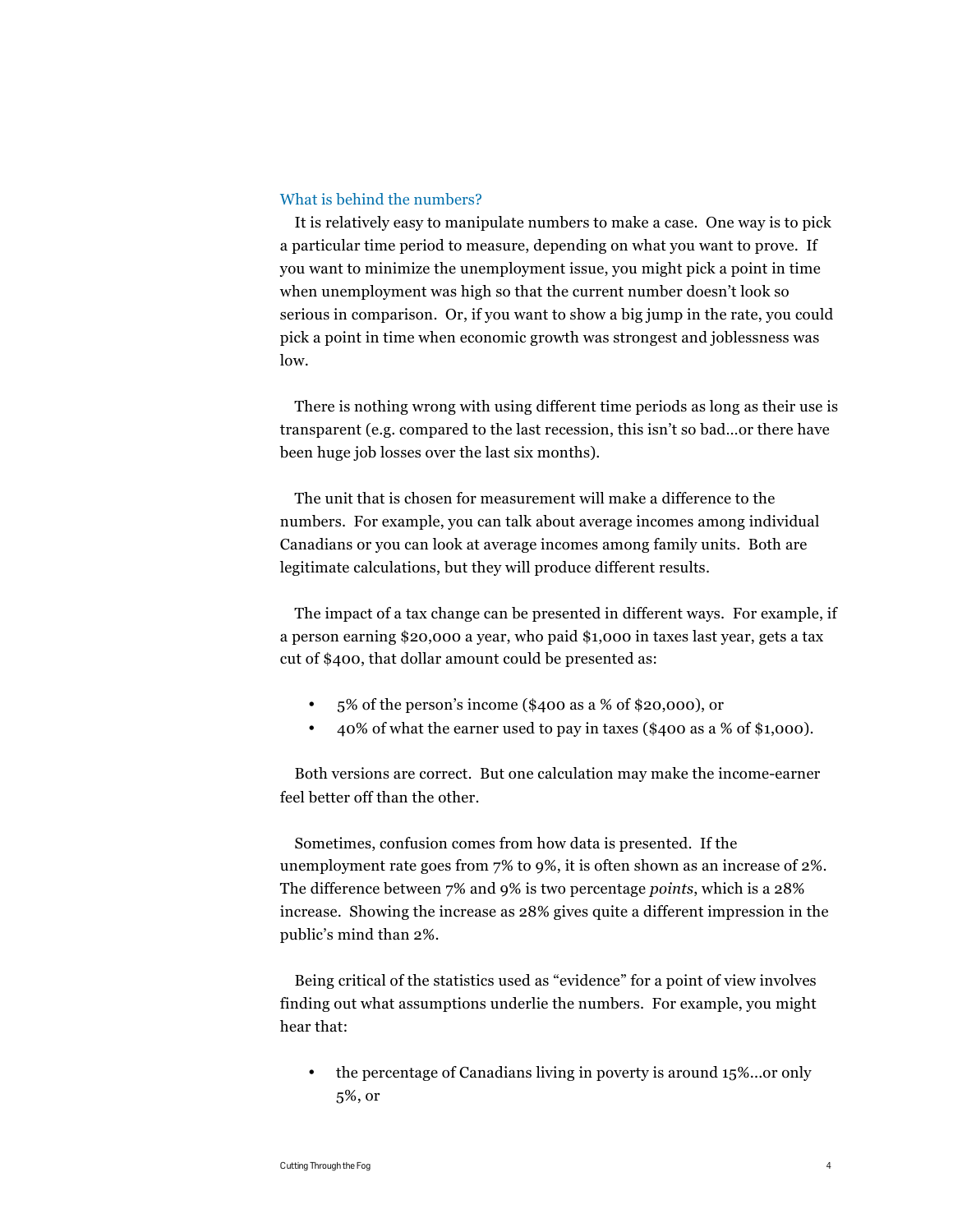• Canada's Employment Insurance (EI) program covers approximately 85% of the unemployed…or only 45%.

These numbers are important barometers of the success of public policies and programs, such as income supports that are aimed at lifting people out of poverty. If EI is supposed to provide income to the unemployed when the economy is not producing enough jobs for everyone who needs one, then the number of Canadians who benefit is relevant to the fulfillment of EI's mandate.

How can we tell how well policies and programs are working when the numbers do not agree – when they are not even close?

The gap between these statistics is so large because they measure different things. Which numbers are used in a debate probably depends on which side you are on – whether you believe, for example, that the EI program should be expanded to cover more working people or it's just fine the way it is.

We will get back to EI, but first, let's look more closely at measuring poverty levels.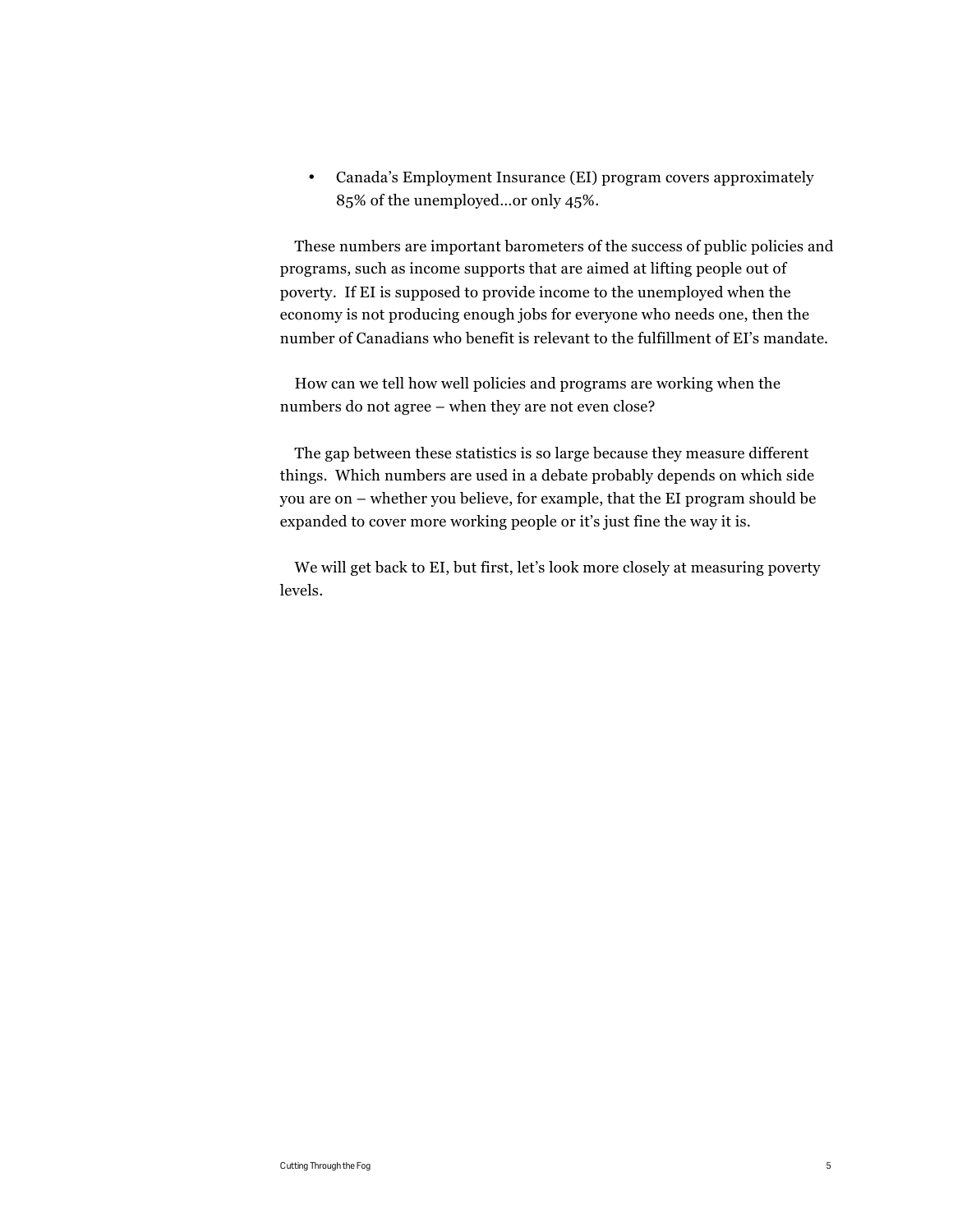### Who is poor in Canada?

Who is poor in Canada? It depends on the measure used, and that depends on who is measuring. Different researchers use different criteria.

- If poverty is defined as including only those whose physical existence is endangered, then a very small percentage of Canadians are poor – about 5% according to the Fraser Institute.<sup>1</sup>
- If poverty is considered in relation to community norms and standards and being poor means that a person cannot fully participate in society, then the poverty rate is around 12% to 15%. This definition is used by anti-poverty organizations.

Canada does not have an official poverty line – an income level below which someone is considered poor, depending on family size and where they live – adopted by federal and provincial/territorial governments. The closest thing to an official poverty measure, according to the federal government's own documents, is one for which data are no longer being collected: the Low-Income Cut-offs or LICOs (before and after taxes).

LICOs set an income threshold based on spending on necessities as a percentage of income (people on low incomes spend a higher percentage of income on necessities than people with higher incomes).

LICOs have a long history, but they are increasingly out-of-date because Statistics Canada has not updated them and no longer collects the data that would allow them to be updated. LICOs reflect 1992 spending patterns.

Statistics Canada has said variously that LICOs should not be used as poverty lines and that they do not measure poverty, but rather those who are worse off than the norm. However, Canada reported to the United Nations in 2005 that: "While Canada has no official measure of poverty, the Government of Canada typically uses Statistic[s] Canada's after-tax low-income cut-offs (LICOs) as a proxy."<sup>2</sup> 

<sup>1</sup> Sarlo, C. (2008). "What is Poverty? Providing Clarification for Canada," *Fraser Institute Digital Publication*, May 2008, Accessed 3 Dec 2009, from

http://www.fraserinstitute.org/commerce.web/product\_files/What\_is\_Poverty.pdf.

<sup>&</sup>lt;sup>2</sup> Government of Canada. (2005). "Implementation of the International Covenant on Economic, Social and Cultural Rights: Fifth periodic reports submitted by States parties under articles 16 and 17 of the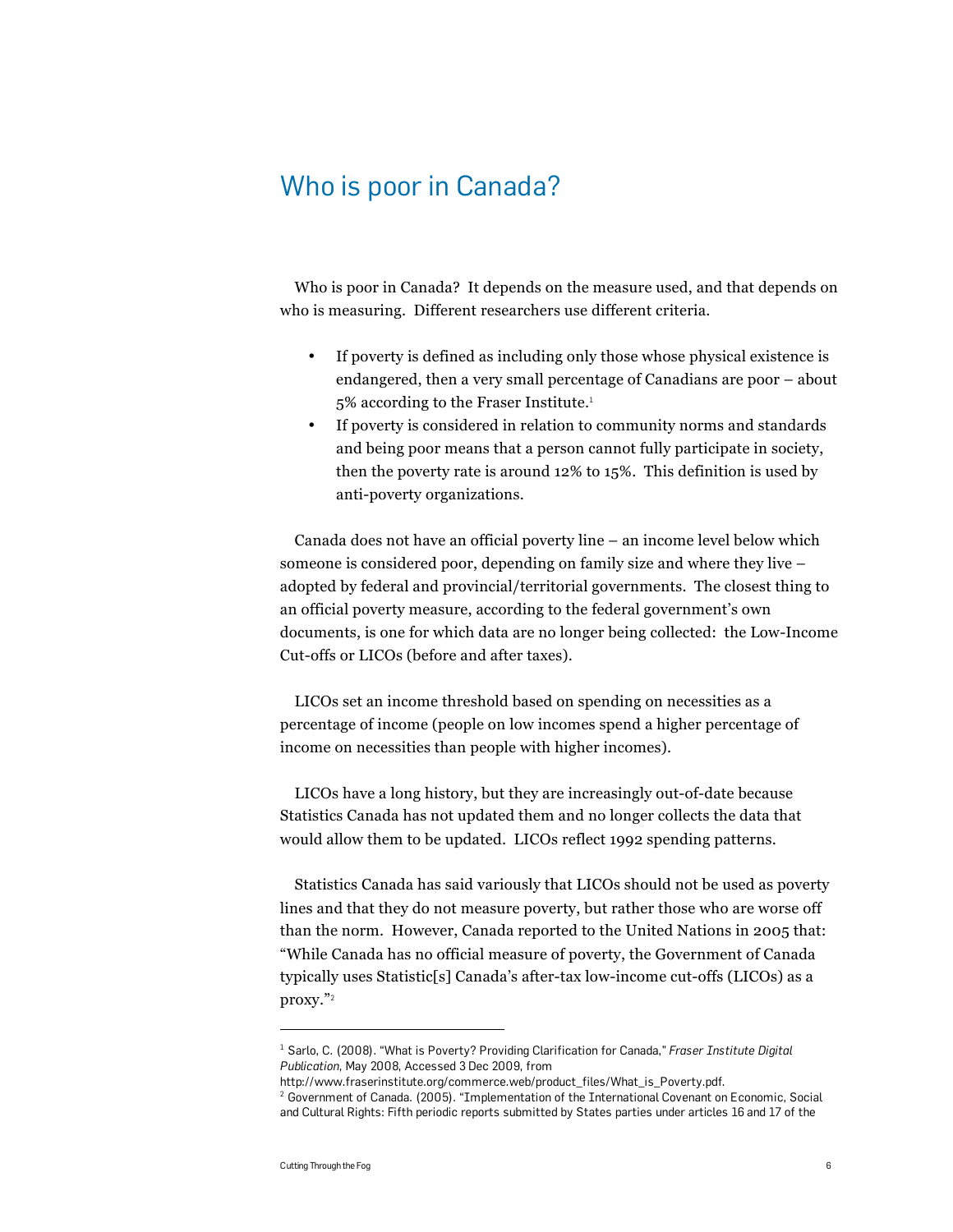There are two other measures of poverty levels that have been used widely in Canada.

- Low-Income Measures: LIMs set an income threshold relative to median family income. The median means half of family incomes are above it and half are below it. A poverty level of 50% or half that median income is commonly used for the LIMs (before and after tax).
- Market Basket Measure: MBMs are based on the cost of a basket of goods. What is in the basket was developed by officials at the federal department of Human Resources and Social Development Canada (HRSDC). The basket includes food, shelter, clothing, transportation and other necessary household goods or services. The cost of a basket of goods varies depending on where you live. The cost of a basket of goods is compared to disposable income to determine low income.

The LIM is relatively straightforward and is useful for comparisons with other countries. An assumption behind this kind of comparison is that being poor is relative to a nation's standard of living. Half the median income in a developing country will be much lower than half the median income in Canada.

The Market Basket has the advantage of clarity in describing a basket of goods, but the validity of what is in the basket is arguable (e.g. five pairs of long underwear, but no computer access) and it has a very complex definition of income.

These poverty measures (LICO, LIM and MBM) do not lead to dramatically different poverty rates at the national level.<sup>3</sup> But there can be important differences between these measures when considering geography (by municipality or province, for example) and family composition (single individuals, families with children, etc.)

Most of us have no idea of the complexities of the data mining required to produce income data and comparisons. But it should be possible to ask some useful questions when there is a debate about the size of the problem of poverty.

Covenant." United Nations Economic and Social Council, Substantive sessions 2006. 17 Aug 2005, paragraph 121, p.29. Accessed 19 Nov 2008, from

http://www.unhchr.ch/tbs/doc.nsf/898586b1dc7b4043c1256a450044f331/4f07de4ea236e858c1257115 00574ff8/\$FILE/G0543784.pdf.

<sup>&</sup>lt;sup>3</sup> Analysis using the LICO, LIM, and MBM found rates from 11% to 15% for 2006, using Statistics Canada microdata. Informetrica calculated the figures using Statistics Canada microdata files (SLID 2006), "Low Income in Canada: 2000-2004."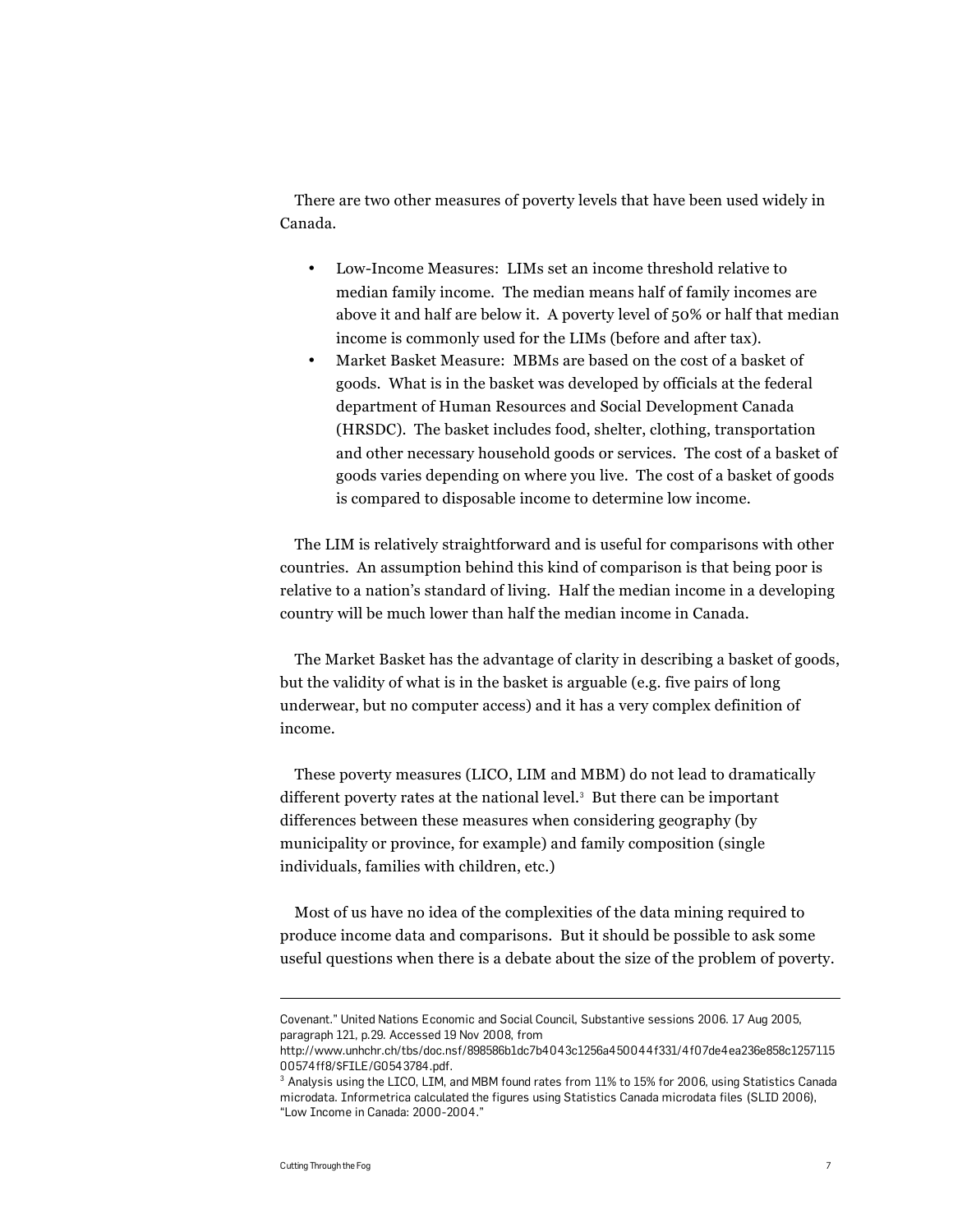- What are the assumptions underlying the measures being used? How are they justified?
- Poverty as physical survival what does that mean in real life to a family with children, for example, or a single person living alone?
- Poverty as relative to living standards what is being measured and why? If a market basket is used, what's in it? How are differences in the living standards of different communities and family units reflected? When was the measure last updated?
- In terms of the size of the problem, what about depths of poverty? How many people are living just below half the median income and how many are far below?
- Since we consider ourselves a sophisticated democracy, why can't we have a standard poverty measure that is tracked over time?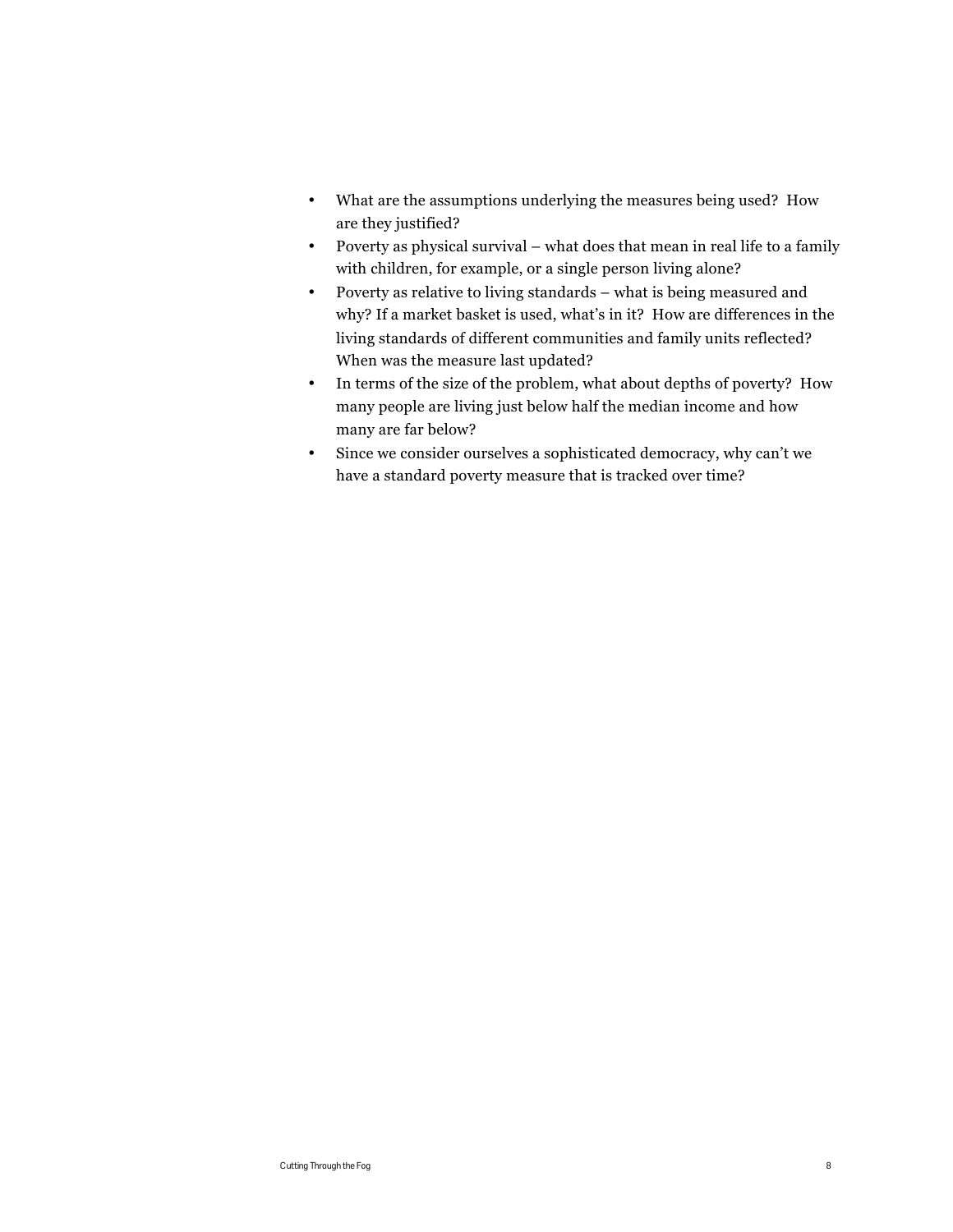#### Who are the working poor?

Defining the "working poor" is a classic case of conflicting measures getting in the way of thoughtful debate. Not only does it involve questions of what constitutes a poverty-level income, which we have just discussed, but it also gets into such thorny issues as:

- how long somebody has to work (number of hours or weeks) to be counted as working;
- how much of their income has to be from earnings (all of it?, half of it?); and
- who can be included (part-time workers?, self-employed?) in the category.

The definitions are all over the map. For example, you can say that as soon as there is a dollar of earnings from anyone in a family, then the family can be categorized as "working." Whether or not they are considered "poor" will depend on the poverty measure (level of income) used.

Here are some other definitions:

- In a 1981 report, the National Council on Welfare (NCW) defined the working poor as families whose income is below the LICO and who earned more than half of that income from wages and salaries or from self-employment.<sup>4</sup>
- The Canadian Council on Social Development (CCSD) has defined working poor families as those in which the household head and his/her spouse (if applicable) have at least 26 weeks of employment between them.
- A researcher on working poverty for HRSDC defined it as 910 hours of employment by at least one adult in a family who is not a full-time student or a senior (must be aged  $18$  to  $64$ ).<sup>5</sup> The working time required is about half the normal hours for a full-time employee; the person could be a full-time employee for half of the year or be part-time throughout the year.

<sup>&</sup>lt;sup>4</sup> National Council of Welfare. (1981). *The Working Poor: People and Programs.* ISBN 0-662-11505-8.<br><sup>5</sup> HPSDC, (2007). *The role of family and government financial supports in helping Canadian warkers o*  HRSDC. (2007). *The role of family and government financial supports in helping Canadian workers avoid poverty*. Myriam Fortin, Human Resources and Social Development Canada. SP-678-04-07E, ISBN 978- 0-662-45926-2, October 2007, i.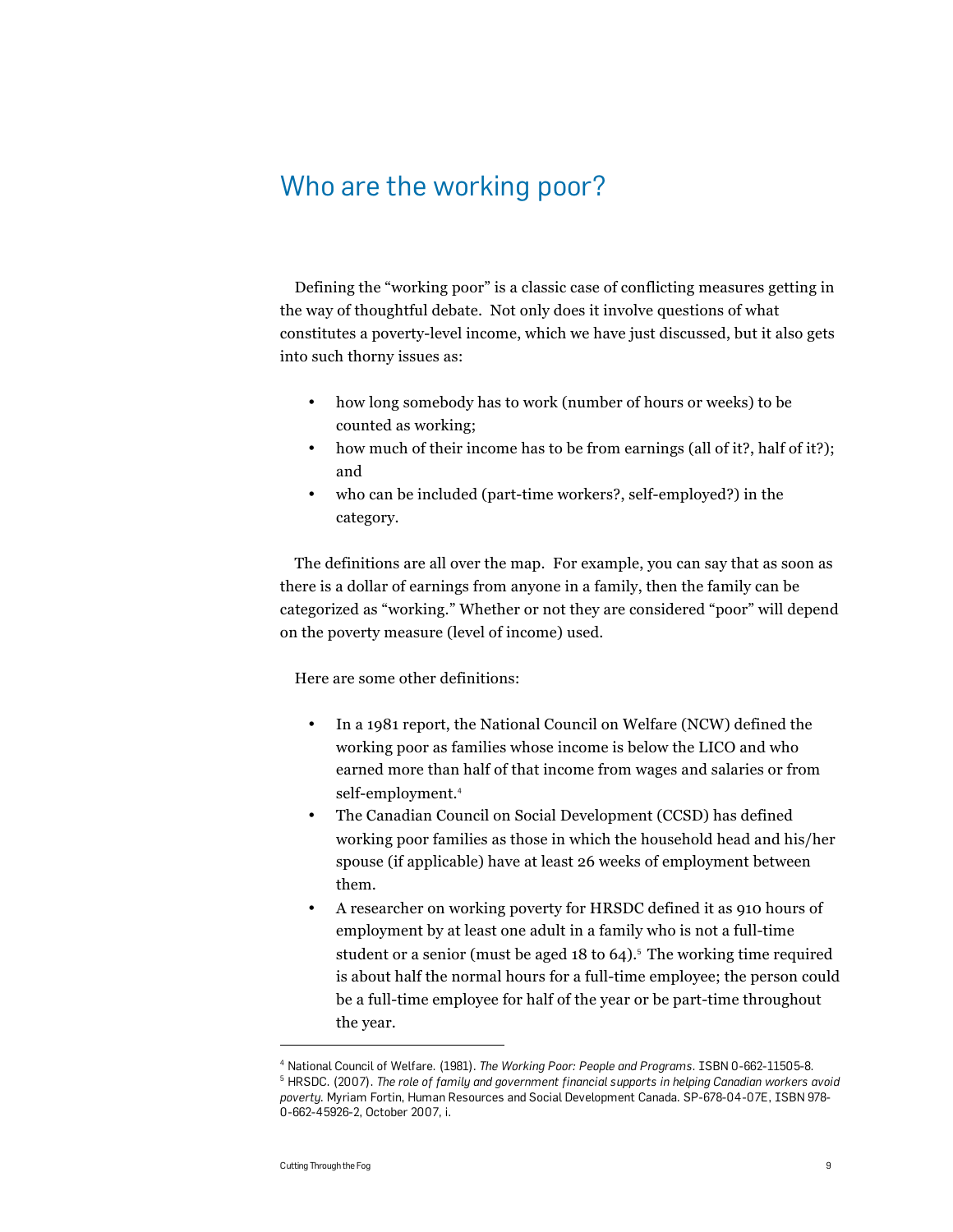The federal government has a new program, called the Working Income Tax Benefit (WITB), designed to assist the working poor, which uses none of the above.

To qualify, a single person must not be a student for more than 13 weeks, and must have earned at least \$3,000, but no more than \$13,403 in the calendar year. To illustrate, that would mean the person must have a minimum of 315 hours and no more than 1,410 hours worked at Ontario's 2009 minimum wage. The maximum tax credit that a single, non-disabled individual in Ontario can get in 2009 is  $$522$ .<sup>6</sup>

You might hear that people with low working incomes have chosen to work part-time. That may be true for some people, but not others. Some people may have low incomes because they can't find full-time work or they work in a seasonal industry and can't find an off-season job. The statistics on how many Canadians are working part-time by choice varies, depending on who gets counted.

- Statistics Canada's 2008 Labour Force Survey found that 31.5% of those aged 25-44 who worked part-time were working these jobs because they could not find full-time employment.
- If the entire working-age population (age 15+) is used, the proportion of part-timers who couldn't find full-time work is lower (22.6%), but it is still close to one-quarter of this group. It is a lower percentage because students, who make up almost a third of all part-time workers, are included.<sup>7</sup>

And then there are the people who work full-time. While workers are guaranteed a minimum wage (which varies by province), this wage does not guarantee that workers will have adequate resources to provide for themselves and any dependants. For example, someone earning \$10.25 per hour for 30 hours per week will have before-tax annual earnings of only \$15,990.

 $^6$  Canada Revenue Agency. (2009). "Working Income Tax Benefit." Accessed on 3 Dec 2009, from http://www.cra-arc.gc.ca/bnfts/wtb/menu-eng.html. Of note, the benefit ranges quoted are for an ablebodied single individual.

<sup>7</sup> Statistics Canada. (2009). *Labour Force Historical Review 2008*. cat. 71F0004XCB, Ottawa: Statistics Canada.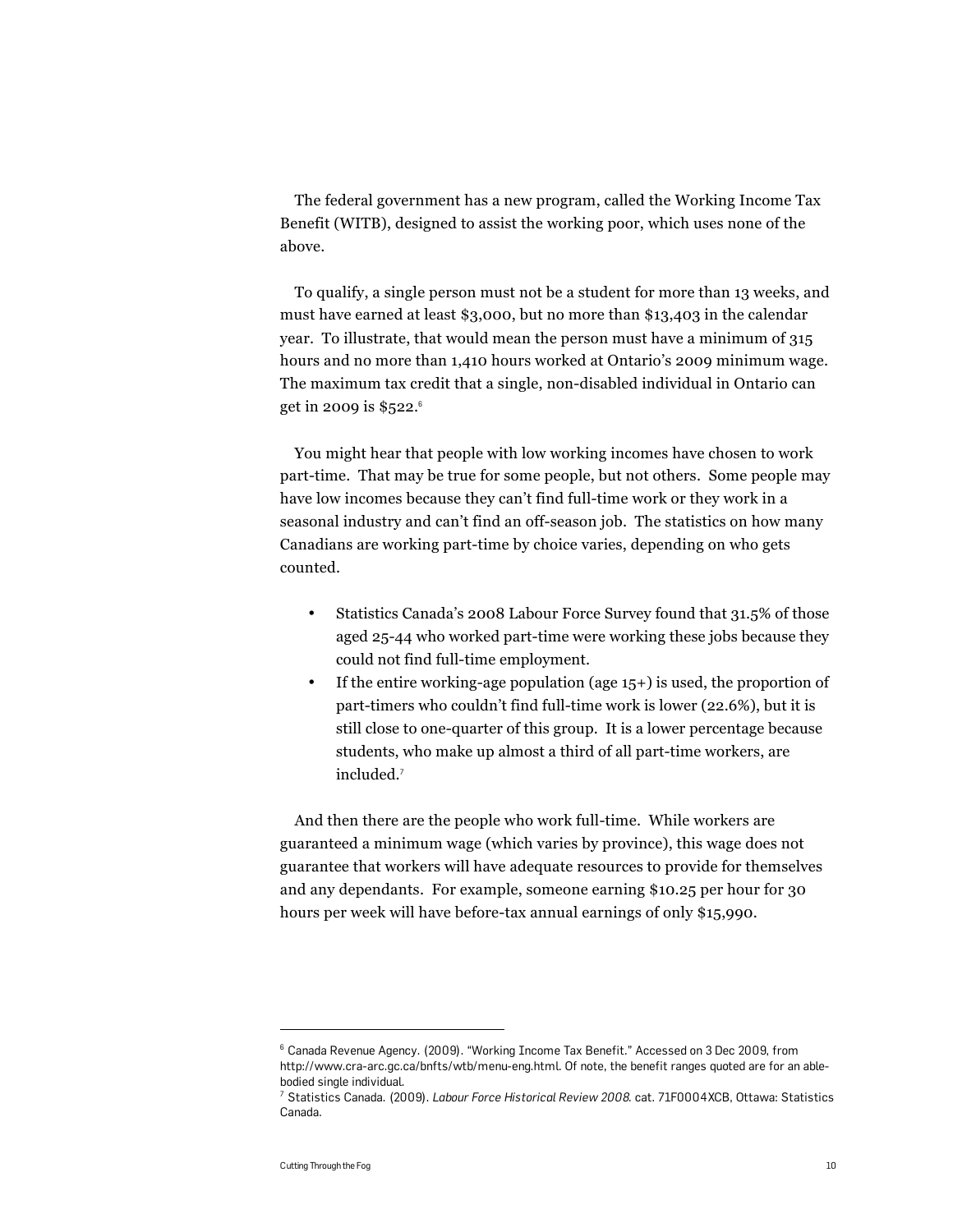What that says is that you can work six hours a day, five days a week, for a whole year and still be poor, measured against the 2006 before-tax LIM at  $$17,437.^8$ 

To determine the accuracy of a definition of the working poor, you should consider the *validity* of the estimate. The following questions provide some critical reflections that you may want to consider:

- Are the following groups included or excluded?
	- o Part-time employees;
	- o Seasonal workers;
	- o Students; or
	- o Self-employed workers.
- Is the measure based on a dollar threshold, hours or weeks worked? Is the hours/weeks measure *reasonable* (i.e. would a person working for 25 weeks be considered working poor)? If they were working full-time during this period? If they were working part-time?
- What is the researcher/writer trying to argue or prove?
- Against which poverty measure/income threshold are the working poor's incomes compared? Is this reasonable?

 $^8$  LIM calculated using Statistics Canada microdata files (SLID 2006), "Low Income in Canada: 2000-2004."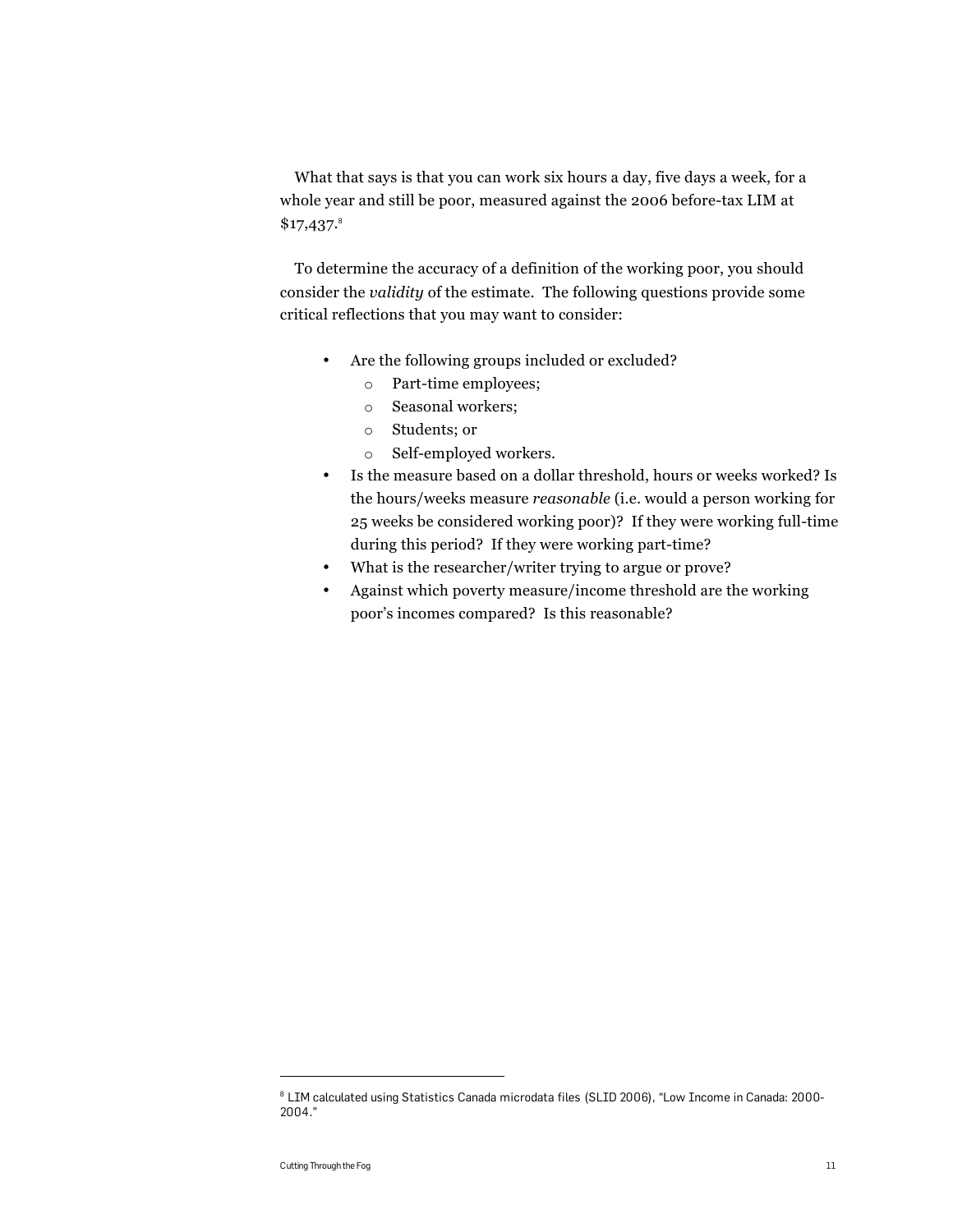#### Benefits for children of the poor

The working poor can also be the welfare poor. That may not sound logical, but people who work at the margins of the employment market may gain and lose jobs more than once over the course of a year. If they have no savings to carry them through to the next job, they may resort to social assistance, especially since they likely don't have enough work hours to qualify for EI benefits.

An issue where public policy has separated the working poor from the welfare poor involves benefits for children. Child benefits are provided to the majority of families through the Child Tax Benefit. The National Child Benefit Supplement provides extra support to low-income parents.

The National Child Benefit initiative was designed to, "...prevent and reduce the depth of child poverty in Canada, promote labour market attachment by ensuring that families will always be better off as a result of working, and reduce overlap and duplication by harmonizing program objectives and benefits across jurisdictions."<sup>9</sup>

Parents who receive social assistance or what is often referred to as welfare receive this benefit for their children in a direct payment from the federal government. When the initiative was launched in 1998, almost all provinces and territories (the level of government that administers social assistance) reduced welfare payments to parents by all or part of the amount of the federal child benefit.

The rationale was that this would help parents to overcome the "welfare wall," which is the trap that people find themselves in when they are better off receiving support from welfare than other sources of income such as child support or employment. The child benefits paid under the National Child Benefit are a supplement to the family's working income when they leave welfare.

However, the deduction of all or part of the child benefit from welfare payments to parents generated a major controversy because it meant that

<sup>9</sup> HRSDC. (2009). *National Child Benefit (NCB)*. Accessed on 10 June 2009, from http://www.hrsdc.gc.ca/eng/cs/sp/collaboratives/9999-000109/ncb.shtml.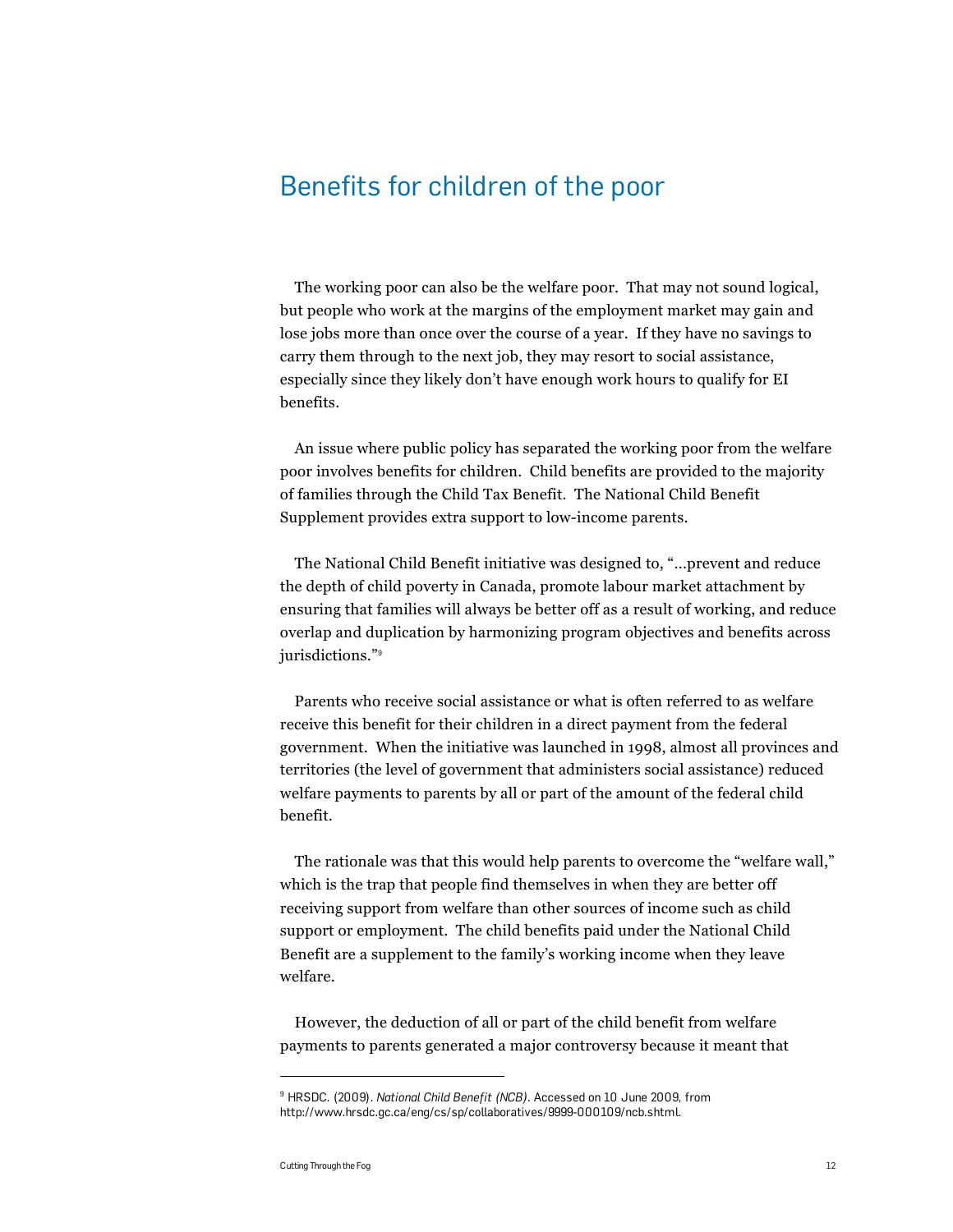families receiving welfare were no better off or hardly better off than they were before the National Child Benefit initiative began.

The deduction from welfare payments was called either a "clawback," which has a negative connotation, or an "offset," which sounds neutral. In 2009, only three Territories and PEI maintain a clawback/offset. However, there is still disagreement over whether some other provinces are still cutting benefits to families receiving welfare.

The argument is based on completely different assumptions about what constitutes an end to the clawback/offset. Provincial governments that have raised welfare rates point to those increases and say that they have ended the clawback/offset of child benefits. But that does not satisfy commentators who consider the increases in welfare payments to be related to increases in inflation and not to the clawback/offset. There is no resolution in sight as long as the assumptions used to make each case are different.

There is also debate over what the provinces and territories did with the money saved on their welfare budgets. The agreement with the federal government was that these funds would be redirected to children's programs. Most jurisdictions put the funds into child care, which mostly helps working parents.<sup>10</sup>

If you are listening to one of these debates, you might consider focusing the argument on what families with children live on:

- What does welfare provide to a single parent with two children, for example? How much does that parent receive in child benefits? What happens in terms of income and benefits when that parent leaves welfare?
- Has your province/territory studied whether the National Child Benefit has helped parents overcome the welfare wall? What did the study show?
- Where has your province/territory directed the money saved from the clawback/offset? How many low-income parents have benefited? Were any of them receiving welfare?
- Are children on welfare better off now than they were before the NCB? Were they helped by the NCB?

<sup>10</sup> National Child Benefit. (2008). *The NCB Progress Report, 2006*. Ottawa: Human Resources and Social Development Canada.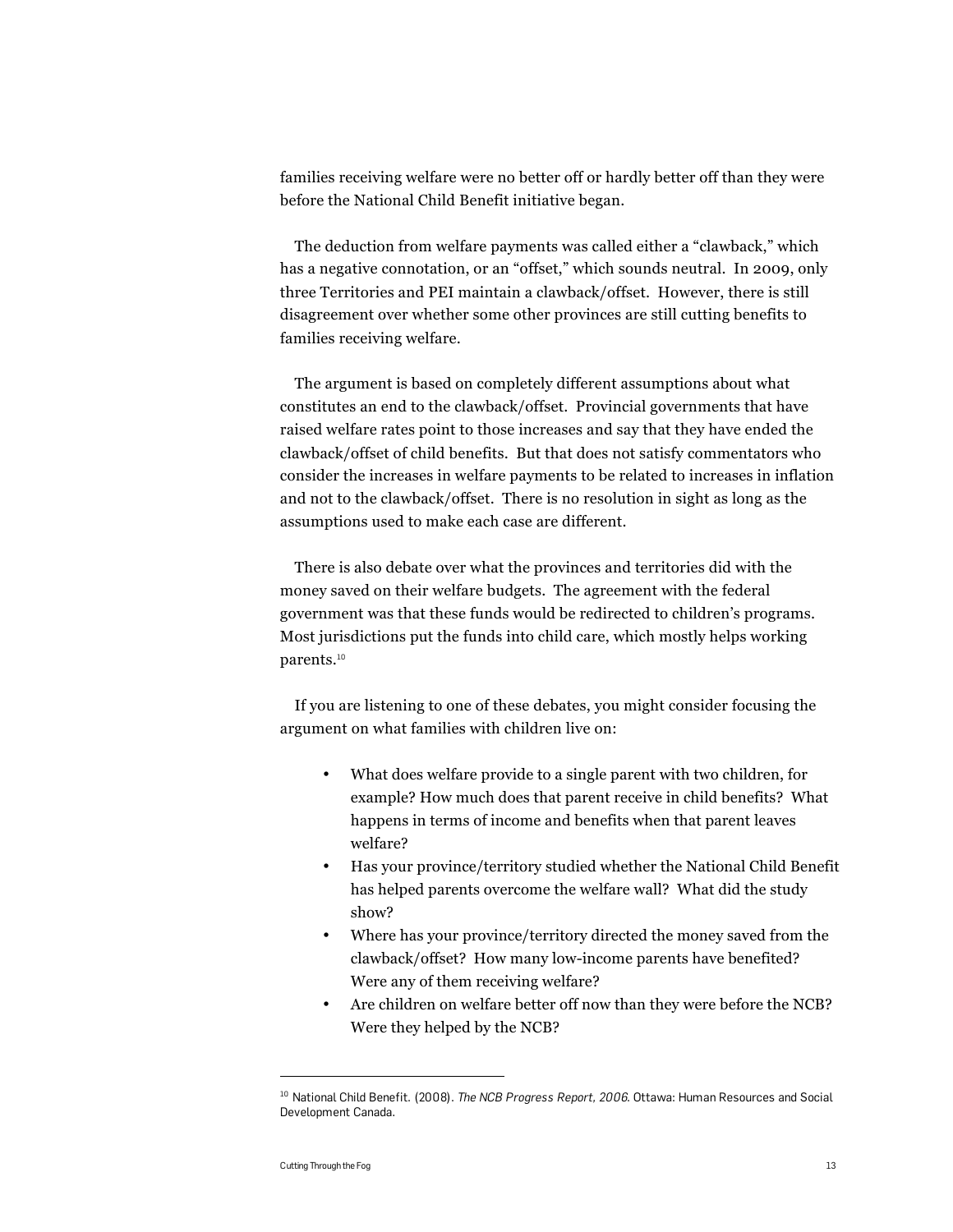## Counting the unemployed

Poverty is often seen as a problem of unemployment, and employed people, generally speaking, are much better off than those without jobs. The unemployment rate, however, is limited as a measure of poverty because it does not include everyone who is out of work. Counting the unemployed is not as straightforward as you may think.

Statistics Canada conducts the Labour Force Survey (LFS), a national survey that provides data on employment in Canada.11 The LFS survey counts employment and unemployment during a particular week, called the reference week. All of the measures quantify what those who are surveyed were doing during the reference week and the three weeks before it.

The labour force consists of everyone aged 15 or older who is not in the military or institutionalized and who was either employed or unemployed during the reference week. People who are neither employed nor unemployed are considered to be not in the labour force. They do not show up in any of the labour force statistics.

The employed are people who did any paid work during the reference week, or who were employed, but not at work (e.g. on vacation, on sick leave, etc.).

The definition of unemployment is more complex. It is not merely the number of people without a job. According to Statistics Canada, there are three ways to be classified as unemployed. A person can:

- have actively looked for work in the past four weeks, and be available to work;
- not have actively looked for work, but be on temporary layoff and available for work; or
- not have actively looked for work in the past four weeks, but have a new job to start in four weeks or less from the reference week, and be available for work.

 $11$  For more information and full definitions for each of the terms, see:

Statistics Canada (2009) *Labour Force Information* (cat. 71-001-x), Ottawa: Statistics Canada. Statistics Canada (2009) *Guide to the Labour Force Survey* (cat. 71-543-G), Ottawa: Statistics Canada.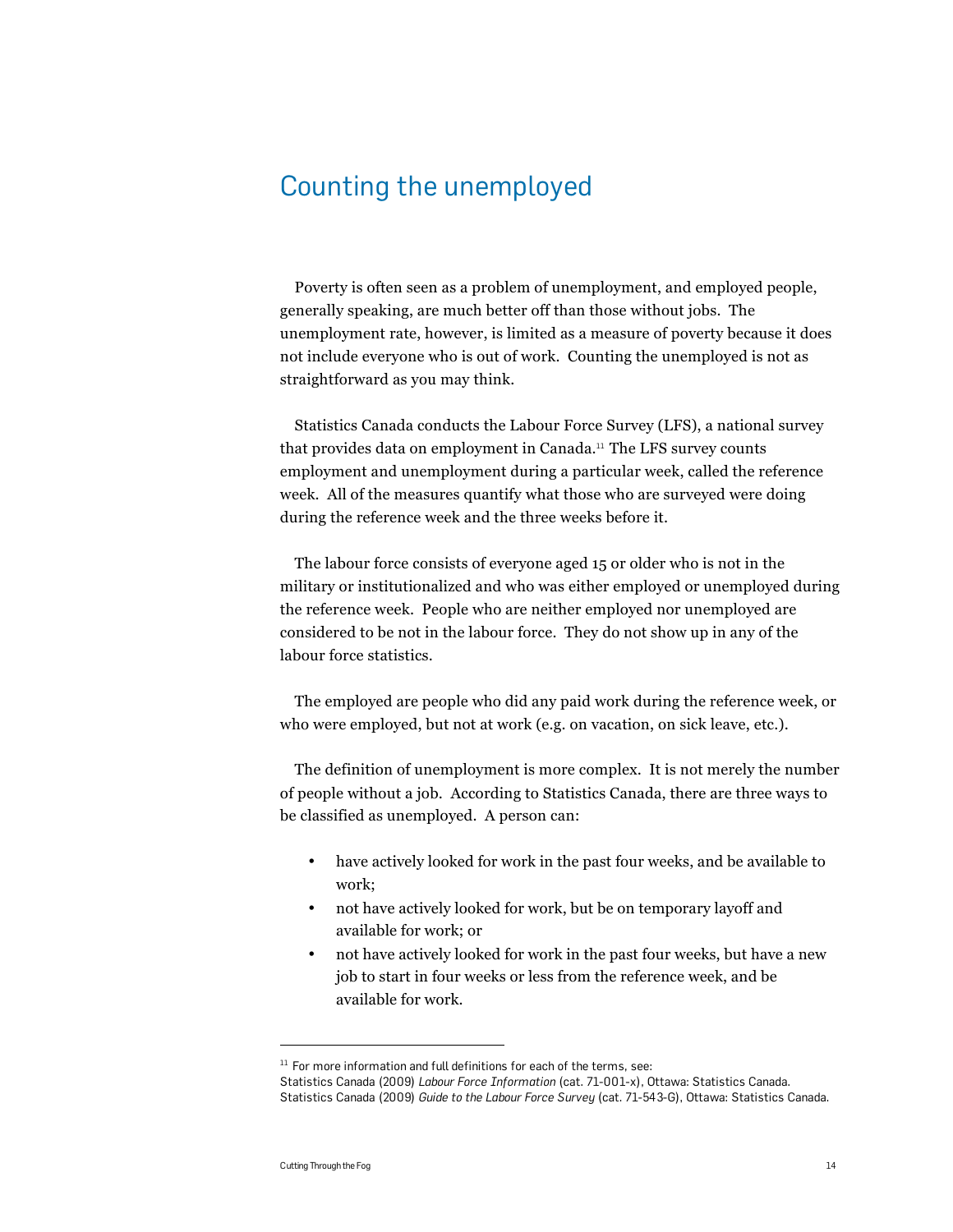The official unemployment rate (i.e. the one that is released every month and reported on the news) is calculated by dividing the number of unemployed persons by the labour force.

This rate does not include those who do not have jobs and are not actively looking for work. Thus, many people are not *employed*, but are not *unemployed* either, at least according to the official definition.

Many of us look to the unemployment rate as an indicator of how well the economy is doing. But the ups and downs of the rate can be confusing. When a lot of people give up job searches (they are called "discouraged" workers) because there are so few jobs available for which they are qualified, the unemployment rate can go down, even though job creation is low. Similarly, when more jobs are available many of these people will start looking again, leading to an increase in the unemployment rate.

Unemployment rates do not assess whether or not the people looking for work can *do* the work; if new jobs are created, they will only benefit workers who are trained to work in those jobs, not necessarily the people who are unemployed.

Statistics Canada publishes employment rates for regions and provinces, but these are not as widely reported. Based on the data collected, you can determine the employment and unemployment rates for men and women, different age groups, and different occupational classifications and industries.

For a more complete view of the unemployment rate, you can look at the summary information that is published with the rate. It provides highlights about *where* jobs are being gained or lost, the *industries* affected, and *changes* from month to month. These additional pieces of information will help to shed light on what the rate means for your local area. Statistics Canada also provides information on long-term unemployment, that is workers who have been jobless for six months or more, and a year or more.

In a discussion of unemployment, you might keep the following questions/issues in mind.

• Why has the unemployment rate changed? If it has declined, is it because of new job creation or have more Canadians given up looking for work? If it went up, is the economy shedding jobs or are more people looking for work?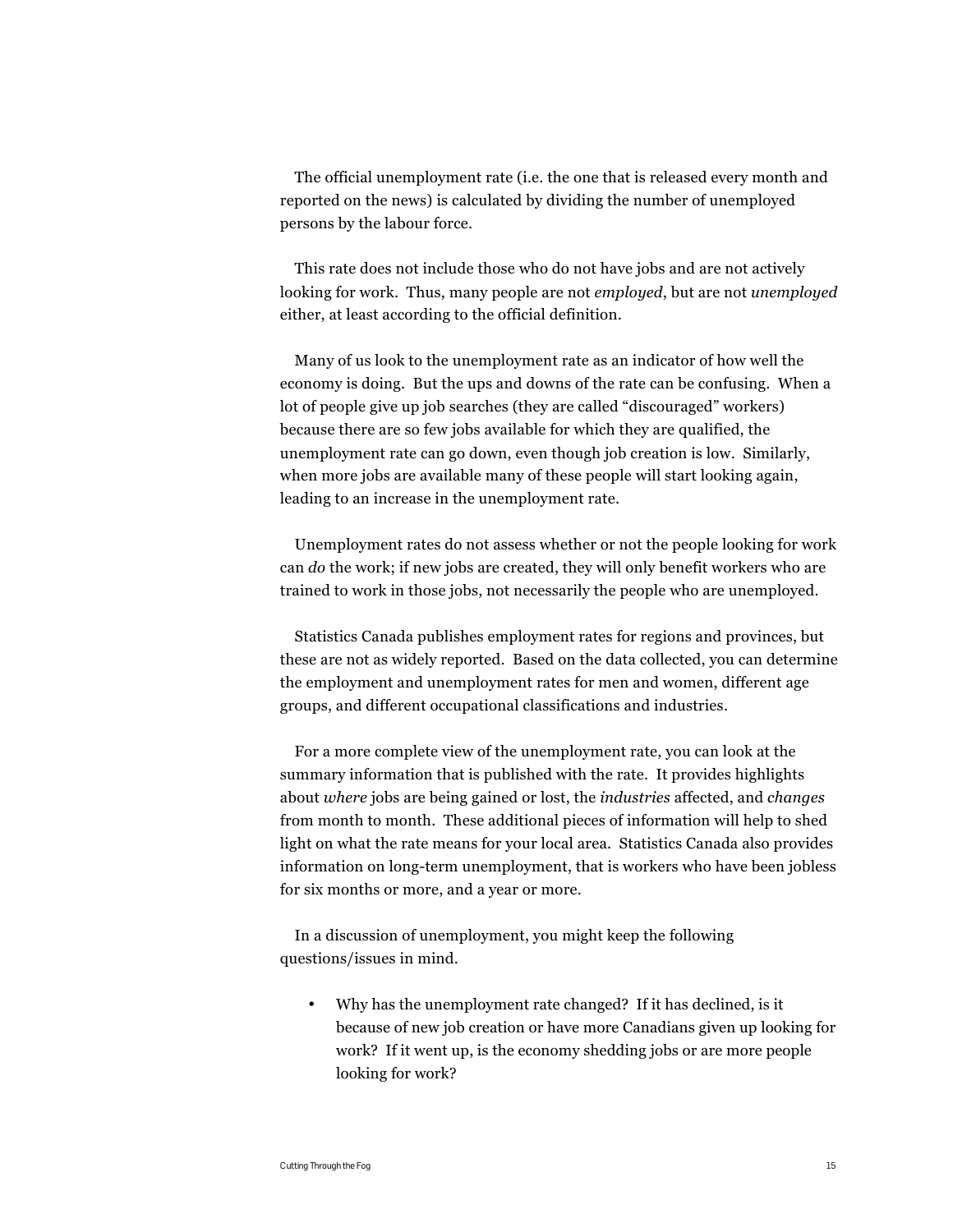- Where are the hot spots for unemployment across Canada regionally, provincially, locally? Where is the job market strong?
- What kinds of jobs are being created? Do the people who are looking for work have the necessary skills for those jobs?
- Where is longer-term unemployment (more than six months or a year) a big problem?
- If you hear that Canada's unemployment rate is higher or lower than that in other countries, ask for more detail. The International Labour Organization (ILO) sets guidelines for determining employment and unemployment rates, but there are still measurement differences between nations.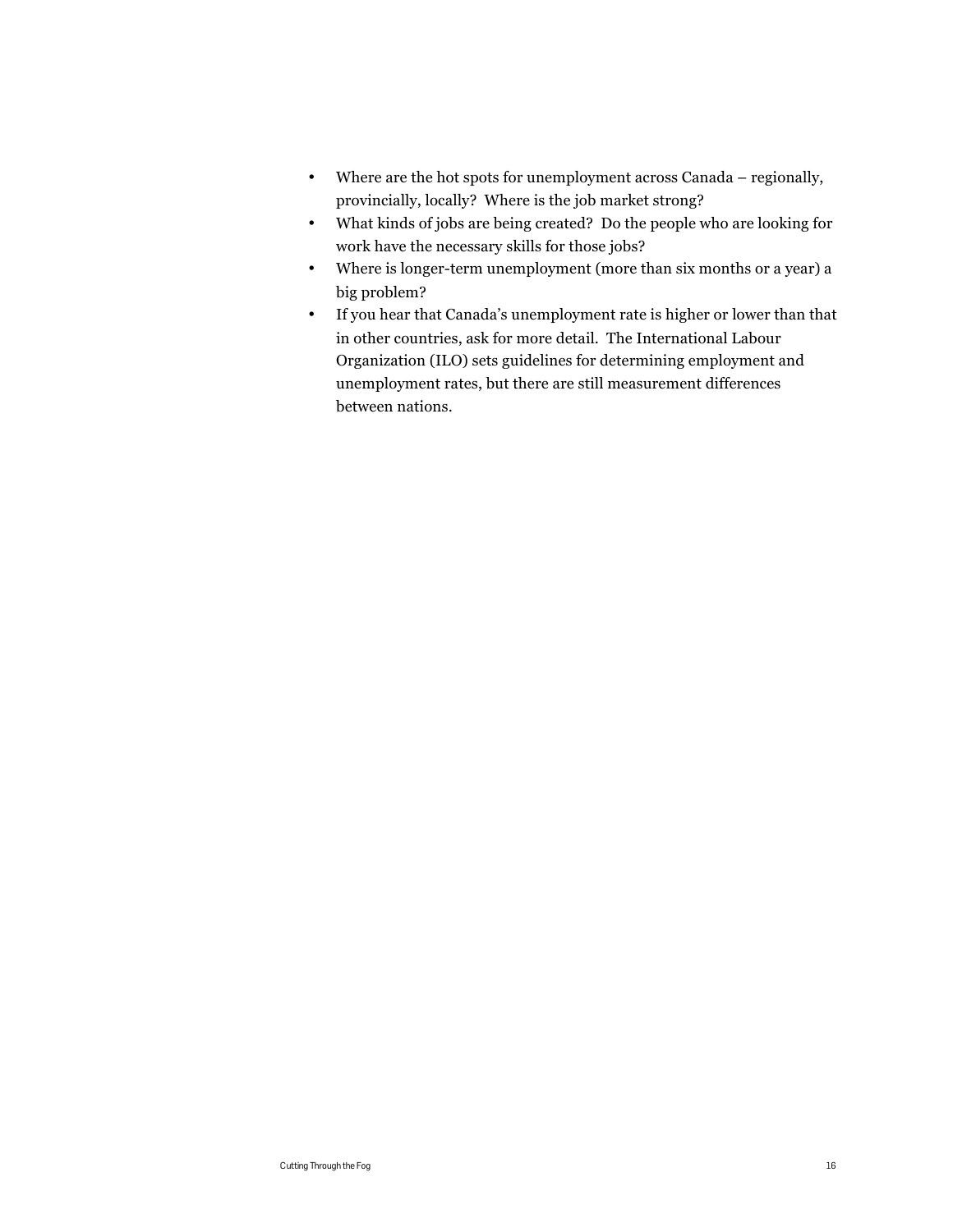## Who is covered by Employment Insurance?

Employment Insurance (EI) benefits are designed to provide income support to those who are unemployed to assist them in returning to paid employment. EI is not, however, available to all unemployed people, or even to all unemployed people who have *paid into* the program. Only those who meet a set of criteria qualify for benefits.

To qualify for EI, a working Canadian must have insurable earnings, that is, he or she must have paid into the EI program. Thus, self-employed and contract workers have been excluded in the past. To qualify for benefits, an individual must have "qualifying unemployment." They must:

- be available for work, and
- not have been fired for cause or have quit.

He or she must also have "sufficient labour force attachment," which means having worked for a minimum number of hours over the past year. The minimum number of hours depends on the region and the local unemployment rate. In addition, there is a maximum period for receiving benefits.

Canadians who pay into the EI system while they are employed will be ineligible for EI benefits if they:

- work insufficient hours many people are ineligible for EI because they were sick or on maternity leave in the past year;
- lose their job without being laid off (i.e. those who quit or are fired for cause);
- are unavailable for work (e.g. students and migrant workers who have difficulty demonstrating they are available for work); and
- have exhausted (used up) their benefits.

Because there are many people who work and who are not eligible for EI, there is ongoing debate over EI coverage. And there are multiple ways to measure EI coverage. Some of the key measures include the following:

• Beneficiary-to-Unemployed Ratio (B/U Ratio): This is a ratio of the number of people who are actually receiving EI benefits compared to all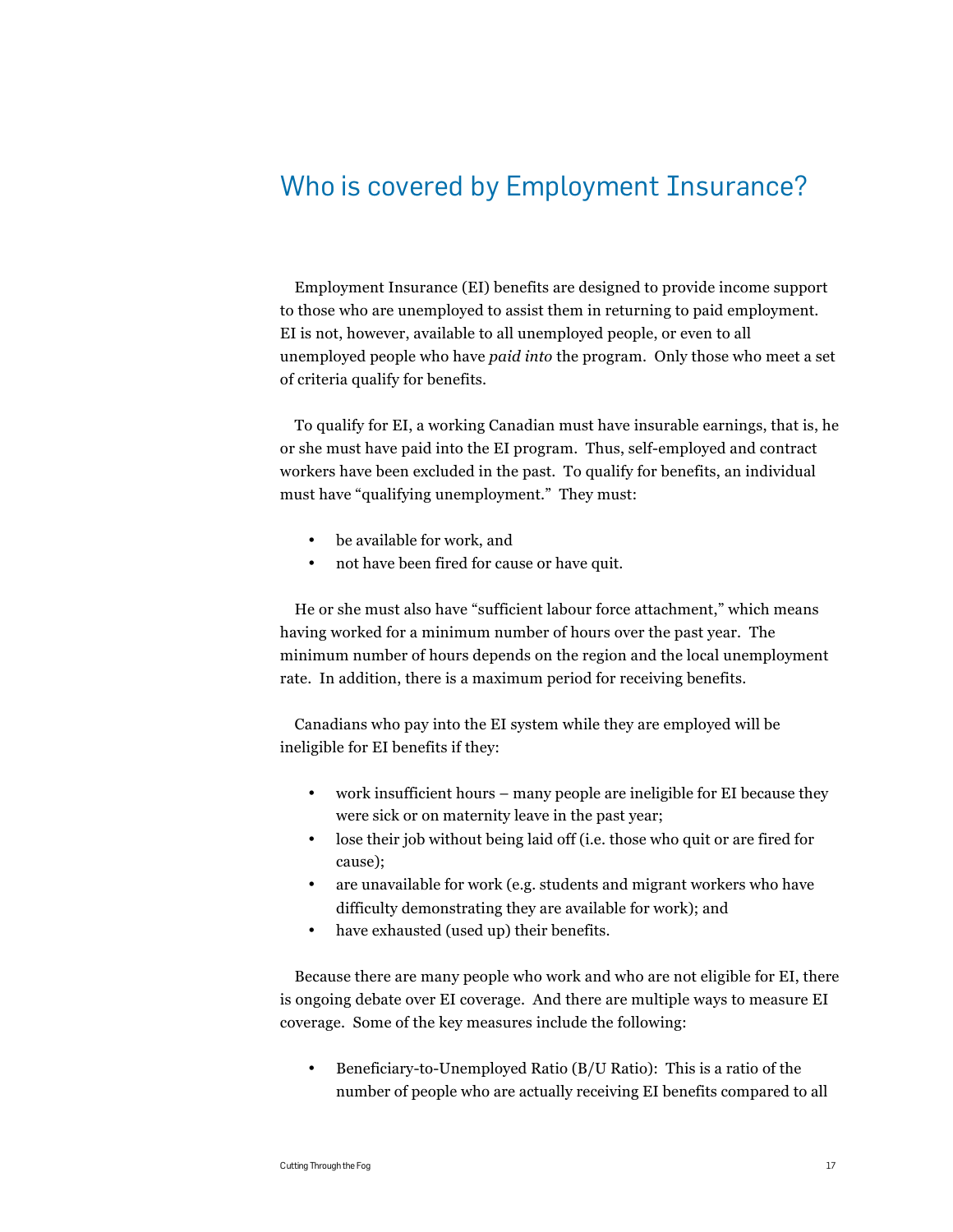of those who are unemployed, not just those who qualify for EI. The unemployed include the self-employed, voluntary quits and firings, students, and those with insufficient hours to qualify for EI benefits. In 2005-2006, the B/U ratio was 44.8%.<sup>12</sup>

- Percentage of the unemployed who are targeted by the EI program and eligible to collect regular EI benefits: This calculation, which is used by HRSDC, includes workers who contributed to EI, were laid off, are available for work, and are eligible for benefits. In 2005-2006, the percentage receiving EI was 83.4%.13 The other 16% are those eligible for EI who are not receiving benefits; many of them will have exhausted their benefits. This calculation includes only EI contributors, not the selfemployed.
- Potential Coverage of the Employed Population: This measure, also used by HRSDC, shows how many people currently in the paid labour force (excluding the self-employed) would be eligible for EI if they lost their jobs through a layoff. This measure relies on a hypothetical scenario about benefit eligibility for all currently employed people if they were laid off, had paid into the EI system, and had enough hours to be covered. The potential coverage is approximately 88%.<sup>14</sup>
- Beneficiaries as a Percentage of Unemployed Contributors: This measure looks at the adequacy of the length of benefit coverage (i.e. do the benefits cover recipients until they find new jobs?) as well as the uptake rate of EI; that is, how many people who paid into the program are actually receiving benefits. This measure excludes the self-employed and contract employees, but does include those who were not laid off, as well as those who are unavailable for work or who have not worked enough hours to qualify for benefits. In 2005, according to the EICS, approximately 63.1% of contributors received benefits.<sup>15</sup>

These different measures indicate how many seemingly conflicting statements can be accurate. The coverage depends on who is being counted in the measurement – everyone who is out of work and looking for a job or only EIeligible workers. Or is it a hypothetical number that assumes everybody will have enough hours of work to qualify?

<sup>&</sup>lt;sup>12</sup> HRSDC. (2006). *Report on Plans and Priorities, Section II: Program Activities by Strategic Outcome, Policies and Programs that meet the Human Capital and Social Development needs of Canadians. A. Policy, Research and Communications*. Ottawa: Treasury Board Secretariat.  $13$  Thid.

<sup>14</sup> HRSDC. (2006). *Summative Evaluation of EI Part I: A Summary of Evaluation Knowledge to Date - June 2006*. Ottawa: HRSDC.

<sup>&</sup>lt;sup>15</sup> Employment Insurance Coverage Survey (EICS) data from Statistics Canada/HRSDC.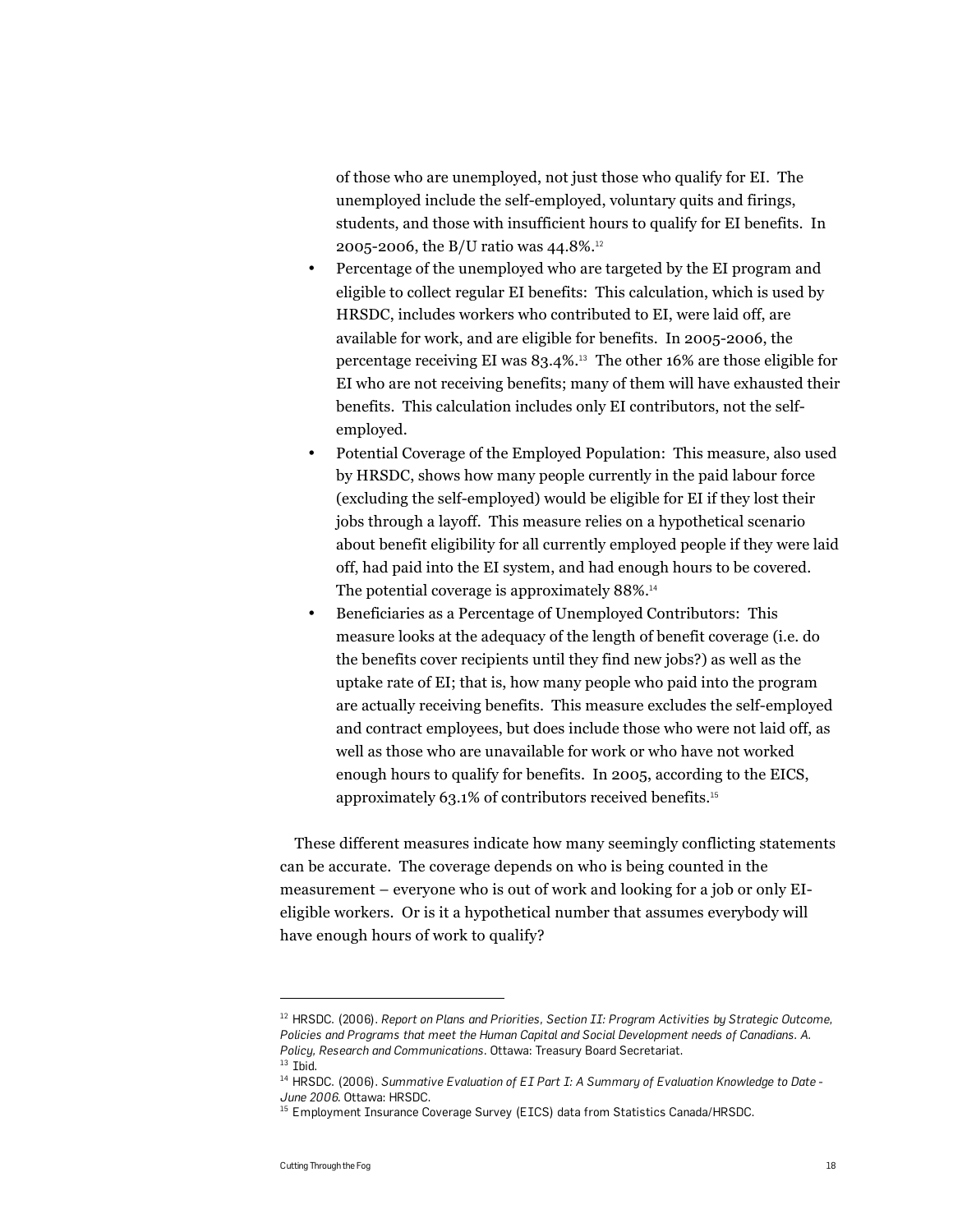Monitoring and Evaluation Reports on EI are published by HRSDC. These are in response to recommendations of the Auditor General for a full evaluation of the EI program and a documentation of the impact of the changes brought forward under the *EI Act*, including both *policy* and *program* effects.<sup>16</sup>

Data on EI is available from HRSDC, as well as through the Employment Insurance Coverage Survey (EICS), conducted by Statistics Canada on behalf of HRSDC. The EICS is a survey of the unemployed that examines the coverage of the EI program.<sup>17</sup>

One of the ways to sort out the differences in approaches to measuring EI is to look at the purpose of the measurement.

- Is this measure about how well the EI program is delivering to its target population, that is, the people who qualify for benefits under the current rules?
- Is this measure about how well EI policy is serving Canadians who *pay into* the program?
- Is this measure about how well EI policy serves all Canadians who are out of work?

<sup>&</sup>lt;sup>16</sup> Office of The Auditor General. (2003). *Report of the Auditor General of Canada to the House of Commons, Chapter 7: Human Resources Development Canada and the Canada Employment Insurance Commission – Measuring and Reporting the Performance of the Employment Insurance Benefits Program*. Ottawa: Office of the Auditor General of Canada.

<sup>17</sup> For more information, see: Statistics Canada. (2009). *Employment Insurance Coverage Survey (EICS)*. Accessed on 2 Jun 2009, from http://www.statcan.gc.ca/cgi-

bin/imdb/p2SV.pl?Function=getSurvey&SDDS=4428&lang=en&db=imdb&adm=8&dis=2.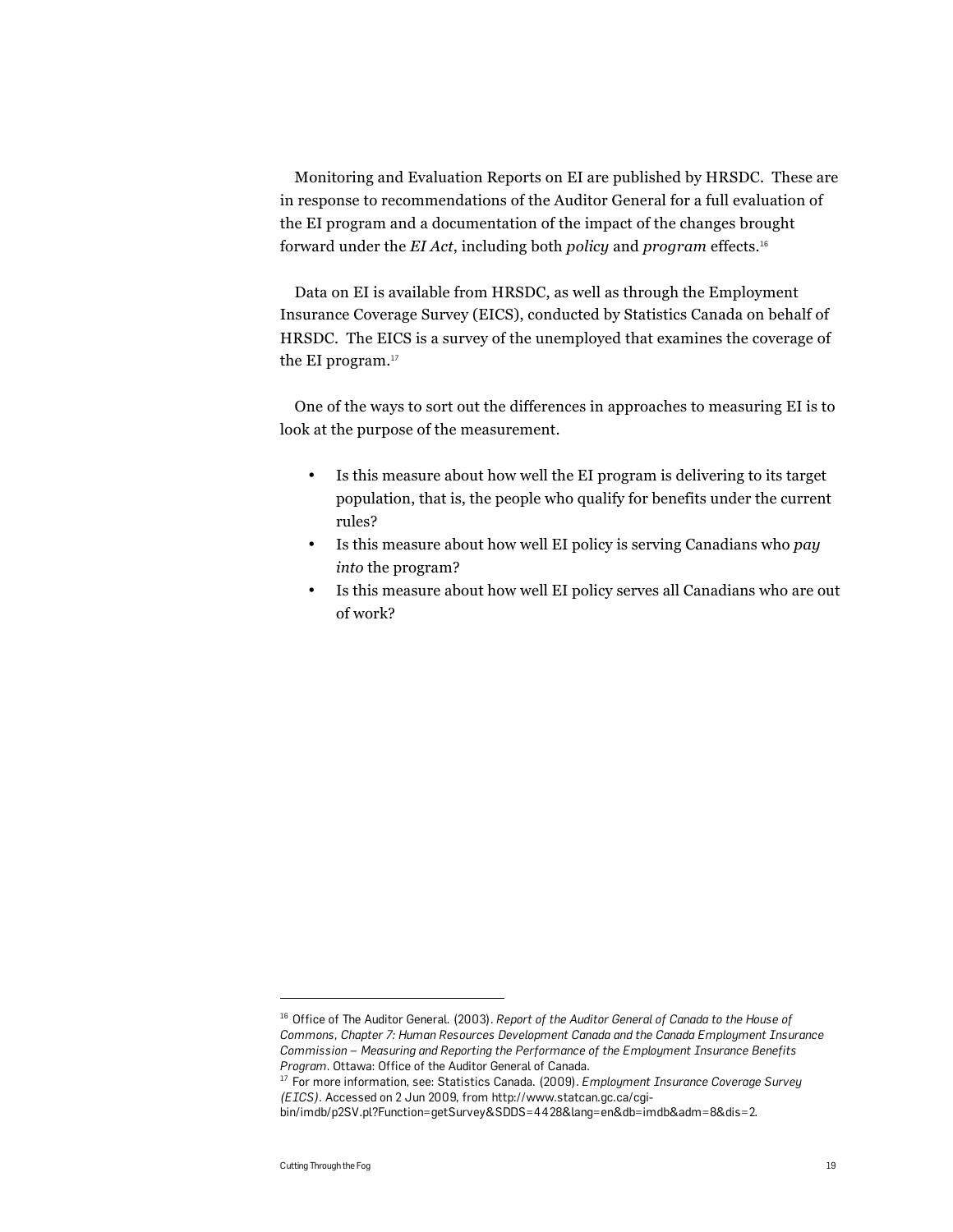## **Conclusion**

One of the goals of a democracy like Canada's is to encourage constructive and informative dialogue that leads to positive change. Such dialogue – in which people listen and try to understand each other and the facts of the issue – is becoming increasingly scarce.

Public policy debates, particularly in the political arena, are often about scoring points at the expense of one's adversary. Sometimes, the point is irrelevant or misleading, and it may leave the public confused about who or what is right. But if it sounds good, in this era of polarization, it is considered a victory.

Yet, if we are going to have useful, constructive debates in this country, we need relevant facts and we need to understand the assumptions underlying those facts. This paper has attempted to arm interested Canadians with some questions to challenge public policy-makers and pundits.

It is said that we only pay attention to what we measure. But if we approach important policy matters with a lot of contradictory measurements, we are unlikely to develop the consensus to act. If we don't make sense of poverty measures, we will limit our ability as a society to make good decisions about poverty and related issues.